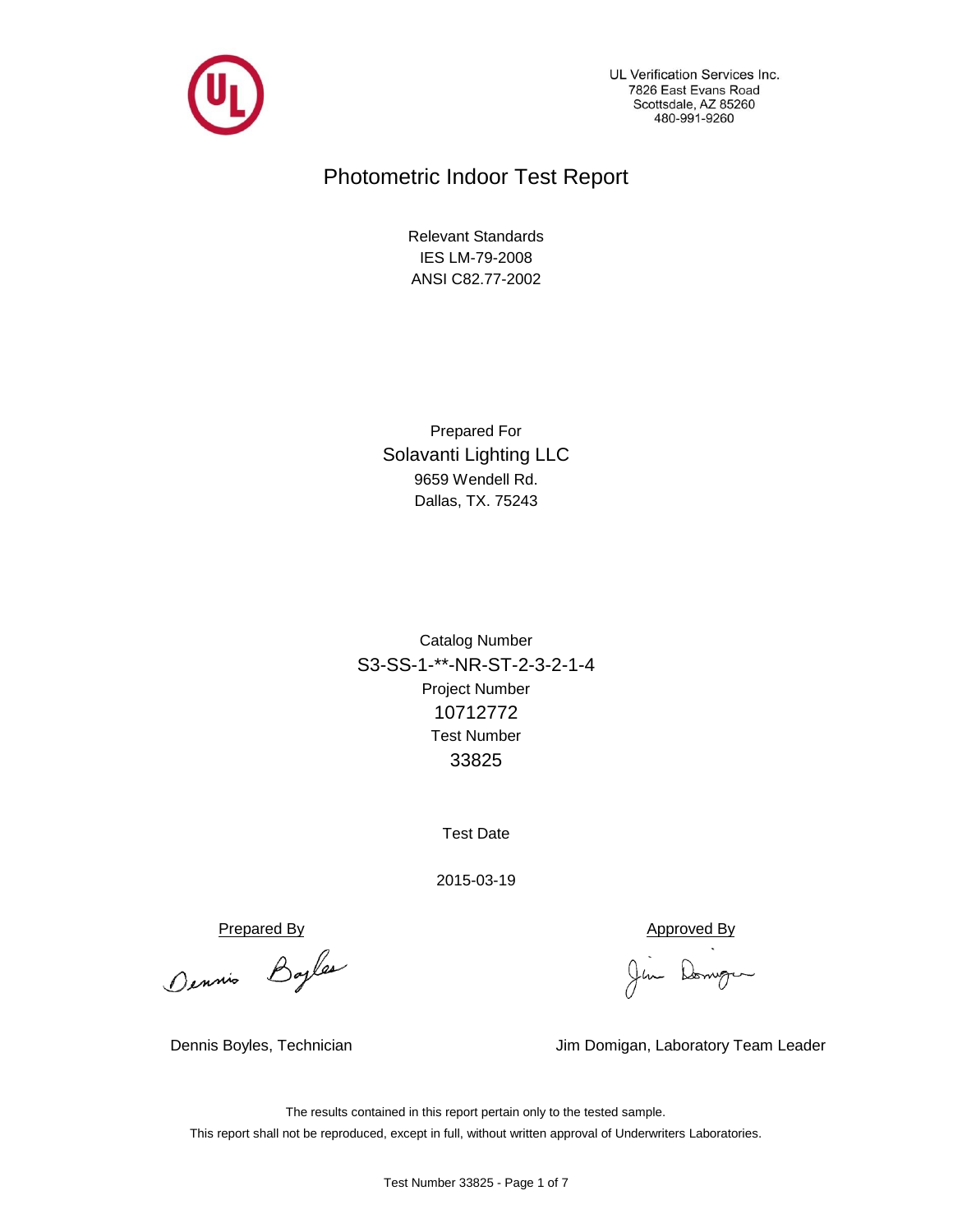

UL Verification Services Inc. 7826 East Evans Road Scottsdale, AZ 85260<br>480-991-9260

Ballast/Driver: 72 LEDs Luminaire Description: Catalog Number: High output standard dist. Stainless steel housing, plastic textured lens S3-SS-1-\*\*-NR-ST-2-3-2-1-4 Lamp: One ACLED AC-A100VD24H4.1 LED Driver



## Test Conditions

| <b>Test Temperature:</b> | 25.4 °C   |       |
|--------------------------|-----------|-------|
| Voltage:                 | 120.0 VAC |       |
| Current:                 | 0.1823A   |       |
| Power:                   | 21.40 W   |       |
| Power Factor:            | 0.975     |       |
| Frequency:               |           | 60 Hz |
| Current THD:             | 10.6%     |       |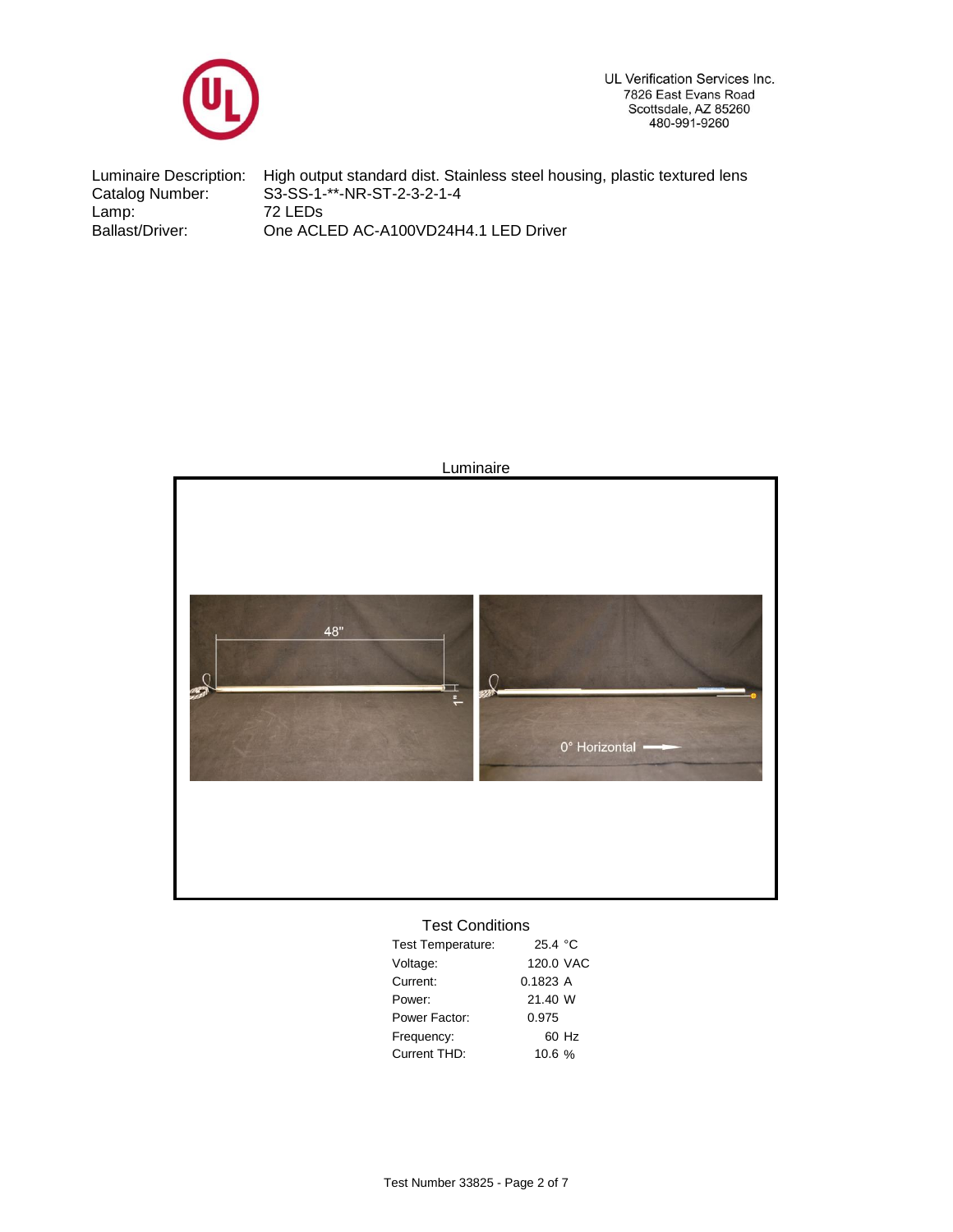UL Verification Services Inc. 7826 East Evans Road Scottsdale, AZ 85260<br>480-991-9260



|                             |                              | INTENSITY (CANDLEPOWER) SUMMARY  |                             |                  |              |                  | OUTPUT<br>LUMENS |  |  |  |  |  |  |
|-----------------------------|------------------------------|----------------------------------|-----------------------------|------------------|--------------|------------------|------------------|--|--|--|--|--|--|
|                             |                              | ANGLE ALONG                      | 22.5                        | 45               |              | 67.5 ACROSS      |                  |  |  |  |  |  |  |
|                             | 0                            | 296                              | 296                         | 296              | 296          | 296              |                  |  |  |  |  |  |  |
|                             | 5                            | 295                              | 296                         | 303              | 305          | 305              | 29               |  |  |  |  |  |  |
| 180<br>1/50<br>120          | 15                           | 278                              | 283                         | 290              | 296          | 293              | 81               |  |  |  |  |  |  |
| <b>ACROSS</b>               | 25                           | 260                              | 263                         | 264              | 268          | 257              | 120              |  |  |  |  |  |  |
| 45                          | 35                           | 235                              | 238                         | 214              | 142          | 118              | 120              |  |  |  |  |  |  |
| <b>ALONG</b>                | 45                           | 189                              | 191                         | 103              | 66           | 62               | 94               |  |  |  |  |  |  |
|                             | 55                           | 135                              | 113                         | 47               | 41           | 41               | 65               |  |  |  |  |  |  |
|                             | 65                           | 70                               | 43                          | 26               | 22           | 19               | 34               |  |  |  |  |  |  |
| لهو                         | 75                           | 23                               | 14                          | 12               | 10           | 10               | 15               |  |  |  |  |  |  |
|                             | 85                           | 3                                | 4                           | 6                | 6            | 6                | 6                |  |  |  |  |  |  |
|                             | 90                           | 0                                | 2                           | $\overline{4}$   | 5            | 5                |                  |  |  |  |  |  |  |
|                             | 95                           | 0                                | $\mathbf 1$                 | 2                | 3            | $\mathbf{3}$     | $\sqrt{2}$       |  |  |  |  |  |  |
|                             | 105                          | 0                                | 0                           | 0                | $\mathbf{1}$ | $\mathbf 1$      | $\mathbf 1$      |  |  |  |  |  |  |
| 100                         | 115                          | 0                                | 0                           | 0                | 0            | $\overline{0}$   | $\overline{0}$   |  |  |  |  |  |  |
|                             | 125                          | 0                                | 0<br>0                      | 0                | 0            | 0<br>$\mathbf 0$ | 0<br>$\mathbf 0$ |  |  |  |  |  |  |
| 60                          | 135<br>145                   | 0<br>0                           | 0                           | 0<br>$\mathsf 0$ | 0<br>0       | 0                | $\mathsf 0$      |  |  |  |  |  |  |
|                             | 155                          | 0                                | $\mathbf 0$                 | 0                | 0            | $\mathbf 0$      | $\mathbf 0$      |  |  |  |  |  |  |
|                             | 165                          | 0                                | $\mathbf 0$                 | $\mathbf 0$      | 0            | $\mathbf 0$      | 0                |  |  |  |  |  |  |
| 200                         | 175                          | 0                                | 0                           | 0                | 0            | 0                | $\overline{0}$   |  |  |  |  |  |  |
|                             | 180                          | 0                                | 0                           | 0                | 0            | $\Omega$         |                  |  |  |  |  |  |  |
|                             |                              |                                  |                             |                  |              |                  |                  |  |  |  |  |  |  |
|                             | ZONAL LUMENS AND PERCENTAGES |                                  |                             |                  |              |                  |                  |  |  |  |  |  |  |
|                             |                              |                                  |                             |                  |              |                  |                  |  |  |  |  |  |  |
| 300                         |                              | ZONE                             |                             | LUMENS           | % LUMINAIRE  |                  |                  |  |  |  |  |  |  |
|                             |                              | $0 - 30$                         |                             | 230              |              | 40.57            |                  |  |  |  |  |  |  |
|                             |                              | $0 - 40$                         |                             | 350              |              | 61.77            |                  |  |  |  |  |  |  |
|                             |                              | $0 - 60$                         |                             | 509              |              | 89.72            |                  |  |  |  |  |  |  |
|                             |                              | $0 - 90$                         |                             | 564              |              | 99.41            |                  |  |  |  |  |  |  |
| 30<br>0                     |                              | $40 - 90$                        |                             | 213              |              | 37.64            |                  |  |  |  |  |  |  |
|                             |                              | $60 - 90$                        |                             | 55               |              | 9.69             |                  |  |  |  |  |  |  |
|                             |                              | $90 - 180$                       |                             | 3                |              | 0.59             |                  |  |  |  |  |  |  |
|                             |                              | $0 - 180$                        |                             | 567              |              | 100.00           |                  |  |  |  |  |  |  |
|                             |                              | EFFICACY (LUMENS PER WATT): 26.5 |                             |                  |              |                  |                  |  |  |  |  |  |  |
|                             |                              | *** THIS IS AN ABSOLUTE TEST *** |                             |                  |              |                  |                  |  |  |  |  |  |  |
|                             |                              |                                  | LUMINOUS LENGTH: 48.000 INS |                  |              |                  |                  |  |  |  |  |  |  |
|                             |                              |                                  |                             | WIDTH:           | 1.000 INS    |                  |                  |  |  |  |  |  |  |
|                             |                              |                                  |                             |                  |              |                  |                  |  |  |  |  |  |  |
|                             |                              |                                  |                             |                  |              |                  |                  |  |  |  |  |  |  |
|                             |                              |                                  |                             |                  |              |                  |                  |  |  |  |  |  |  |
| LUMINANCE SUMMARY CD./SO.M. |                              |                                  |                             |                  |              | $S/MH$ :         | 1.1              |  |  |  |  |  |  |
|                             |                              |                                  | SC(ALONG): 1.3, SC(ACROSS): |                  |              |                  | 1.1              |  |  |  |  |  |  |

| ANGLE | ALONG | 45   | <b>ACROSS</b> |
|-------|-------|------|---------------|
| 45    | 8633  | 4733 | 2821          |
| 55    | 7577  | 2681 | 2322          |
| 65    | 5333  | 1982 | 1491          |
| 75    | 2869  | 1480 | 1277          |
| 85    | 1259  | 2080 | 2287          |

## TESTED IN ACCORDANCE WITH IES PROCEDURES. Test Number 33825 - Page 3 of 7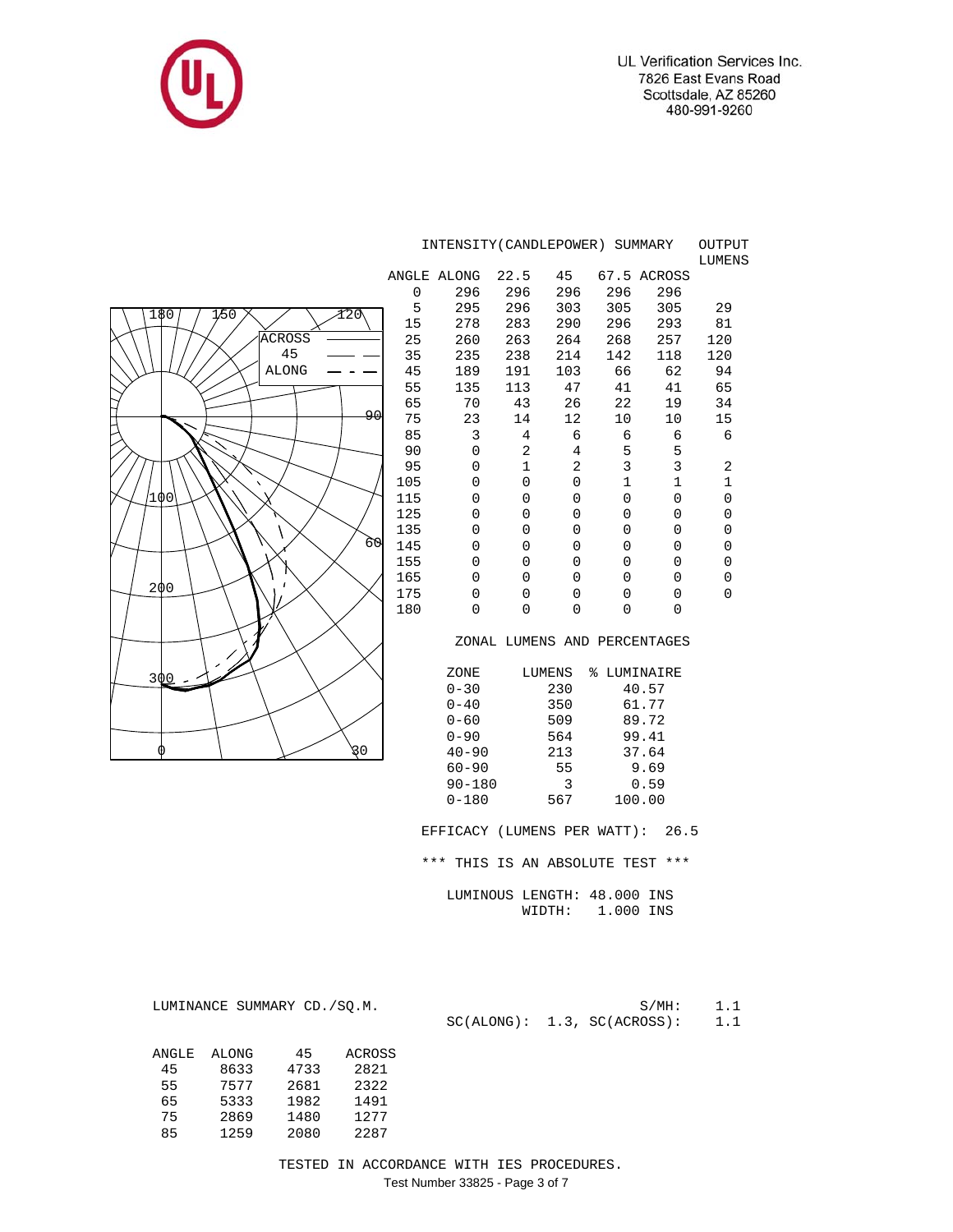

### INTENSITY(CANDLEPOWER) DATA

| ${\tt ANGLE}$ | <b>PLANE</b>        |                     |                     |                     |                     |                         |                |  |  |  |  |  |  |
|---------------|---------------------|---------------------|---------------------|---------------------|---------------------|-------------------------|----------------|--|--|--|--|--|--|
|               | <b>ALONG</b>        | 22.5                | 45                  | 67.5                | ACROSS              | <b>AVERAGE</b>          | <b>LUMENS</b>  |  |  |  |  |  |  |
|               |                     |                     |                     |                     |                     |                         |                |  |  |  |  |  |  |
| $\mathbf 0$   | 296                 | 296                 | 296                 | 296                 | 296                 | 296                     |                |  |  |  |  |  |  |
| 5             | 295                 | 296                 | 303                 | 305                 | 305                 | 301                     | 29             |  |  |  |  |  |  |
| 10            | 288                 | 293                 | 300                 | 303                 | 303                 | 298                     |                |  |  |  |  |  |  |
| 15            | 278                 | 283                 | 290                 | 296                 | 293                 | 289                     | 81             |  |  |  |  |  |  |
| $20$          | 267                 | 271                 | 278                 | 286                 | 287                 | 278                     |                |  |  |  |  |  |  |
| 25            | 260                 | 263                 | 264                 | 268                 | 257                 | 263                     | 120            |  |  |  |  |  |  |
| 30            | 250                 | 254                 | 248                 | 217                 | 192                 | 235                     |                |  |  |  |  |  |  |
| 35            | 235                 | 238                 | 214                 | 142                 | 118                 | 193                     | 120            |  |  |  |  |  |  |
| 40            | 215                 | 216                 | 160                 | 92                  | 81                  | 154                     |                |  |  |  |  |  |  |
| 45            | 189                 | 191                 | 103                 | 66                  | 62                  | 121                     | 94             |  |  |  |  |  |  |
| 50            | 162                 | 154                 | 68                  | 51                  | 49                  | 94                      |                |  |  |  |  |  |  |
| 55            | 135                 | 113                 | 47                  | 41                  | 41                  | 72                      | 65             |  |  |  |  |  |  |
| 60            | 102                 | 73                  | 35                  | 33                  | 31                  | 52                      |                |  |  |  |  |  |  |
| 65            | 70                  | 43                  | 26                  | 22                  | 19                  | 34                      | 34             |  |  |  |  |  |  |
| $70$          | 43                  | 25                  | 18                  | 14                  | 14                  | 21                      |                |  |  |  |  |  |  |
| 75            | 23                  | 14                  | 12                  | $10$                | 10                  | 13                      | 15             |  |  |  |  |  |  |
| 80            | 11                  | 9                   | 8                   | 8                   | 8                   | 8                       |                |  |  |  |  |  |  |
| 85            | 3                   | 4                   | $\epsilon$          | $\epsilon$          | 6                   | 5                       | 6              |  |  |  |  |  |  |
| 90            | $\mathsf 0$         | $\overline{c}$      | $\,4$               | 5                   | 5                   | $\overline{3}$          |                |  |  |  |  |  |  |
| 95            | $\mathsf{O}\xspace$ | $\mathbf 1$         | $\overline{c}$      | $\overline{3}$      | $\overline{3}$      | $\overline{\mathbf{c}}$ | $\overline{a}$ |  |  |  |  |  |  |
| 100           | $\mathsf{O}\xspace$ | $\mathsf{O}\xspace$ | $\mathbf 1$         | $\overline{a}$      | $\overline{a}$      | $\mathbf 1$             |                |  |  |  |  |  |  |
| 105           | $\mathbf 0$         | 0                   | $\mathsf{O}\xspace$ | $\mathbf 1$         | $\mathbf 1$         | $\mathsf{O}\xspace$     | 1              |  |  |  |  |  |  |
| 110           | $\mathbf 0$         | 0                   | $\mathbf 0$         | $\mathsf 0$         | $\mathsf{O}\xspace$ | 0                       |                |  |  |  |  |  |  |
| 115           | $\overline{0}$      | 0                   | $\mathbf 0$         | $\overline{0}$      | $\overline{0}$      | 0                       | $\mathbf 0$    |  |  |  |  |  |  |
| 120           | 0                   | $\mathbf 0$         | $\mathbf 0$         | $\mathsf 0$         | $\mathsf 0$         | 0                       |                |  |  |  |  |  |  |
| 125           | $\mathbf 0$         | $\mathsf 0$         | $\mathbf 0$         | $\mathbf 0$         | $\mathbf 0$         | $\mathsf{O}\xspace$     | $\mathbf 0$    |  |  |  |  |  |  |
| 130           | $\mathbf 0$         | 0                   | $\mathbf 0$         | $\mathbf 0$         | $\mathbf 0$         | $\mathbf 0$             |                |  |  |  |  |  |  |
| 135           | $\mathbf 0$         | 0                   | $\mathsf{O}\xspace$ | $\mathbf 0$         | $\mathbf 0$         | $\mathbf 0$             | $\mathbf 0$    |  |  |  |  |  |  |
| 140           | $\overline{0}$      | 0                   | $\mathbf 0$         | $\mathbf 0$         | $\mathsf{O}\xspace$ | $\mathbf 0$             |                |  |  |  |  |  |  |
| 145           | $\overline{0}$      | 0                   | $\mathbf 0$         | $\mathbf 0$         | $\mathbf 0$         | $\mathbf 0$             | 0              |  |  |  |  |  |  |
| 150           | 0                   | $\mathbf 0$         | $\mathbf 0$         | $\mathsf{O}\xspace$ | $\mathsf 0$         | 0                       |                |  |  |  |  |  |  |
| 155           | $\mathbf 0$         | $\mathbf 0$         | $\mathbf 0$         | $\mathbf 0$         | 0                   | 0                       | $\mathbf 0$    |  |  |  |  |  |  |
| 160           | $\mathbf 0$         | 0                   | $\mathbf 0$         | $\mathbf 0$         | $\mathbf 0$         | 0                       |                |  |  |  |  |  |  |
| 165           | $\mathbf 0$         | 0                   | $\mathbf 0$         | $\mathsf 0$         | $\mathbf 0$         | 0                       | 0              |  |  |  |  |  |  |
| 170           | 0                   | 0                   | $\mathbf 0$         | $\mathbf 0$         | $\mathbf 0$         | $\mathbf 0$             |                |  |  |  |  |  |  |
| 175           | 0                   | 0                   | $\mathbf 0$         | $\mathsf{O}\xspace$ | $\mathbf 0$         | $\overline{0}$          | 0              |  |  |  |  |  |  |
| 180           | 0                   | 0                   | $\mathbf 0$         | $\overline{0}$      | 0                   | $\overline{0}$          |                |  |  |  |  |  |  |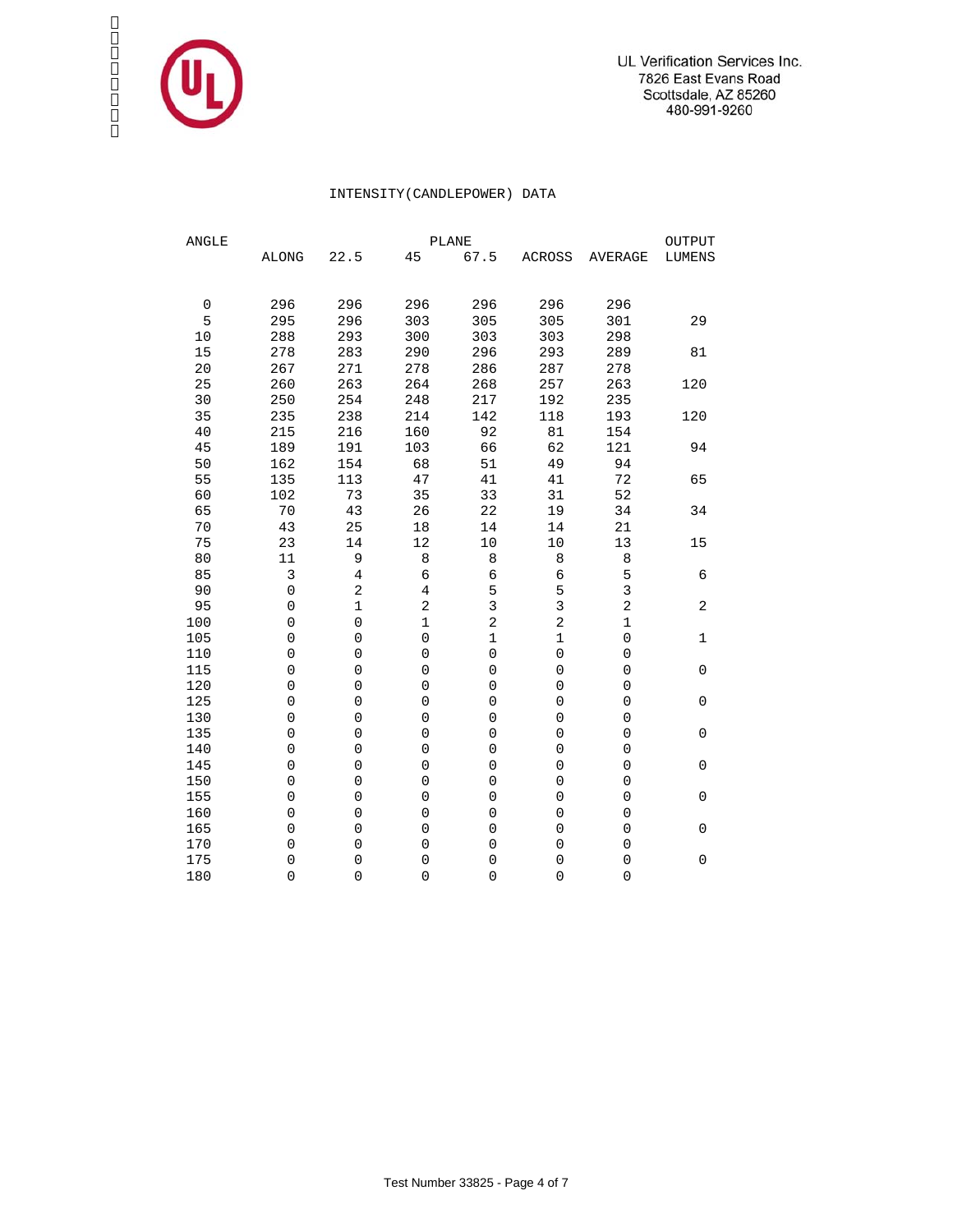

UL Verification Services Inc. 7826 East Evans Road Scottsdale, AZ 85260 480-991-9260

#### COEFFICIENTS OF UTILIZATION

ZONAL CAVITY METHOD

#### EFFECTIVE FLOOR CAVITY REFLECTANCE = .20

| CC<br><b>WALL</b> | 90<br>80 |    |    |    |                                                                                                   |    | 70 |     | 50 |    |    | 30  |    |    | 10 |        |  | $\Omega$ |    |    |    |          |
|-------------------|----------|----|----|----|---------------------------------------------------------------------------------------------------|----|----|-----|----|----|----|-----|----|----|----|--------|--|----------|----|----|----|----------|
|                   | 70       | 50 | 30 | 10 | 70                                                                                                | 50 | 30 | 1 O | 70 | 50 | 30 | 1 O | 50 | 30 | 10 | 50, 30 |  | 1 Q      | 50 | 30 | 10 | $\Omega$ |
| <b>RCR</b>        |          |    |    |    |                                                                                                   |    |    |     |    |    |    |     |    |    |    |        |  |          |    |    |    |          |
|                   |          |    |    |    | 0 1.221.221.221.22 1.191.191.191.19 1.161.161.161.16 1.111.111.11 1.061.061.06 1.021.021.02 0.99  |    |    |     |    |    |    |     |    |    |    |        |  |          |    |    |    |          |
|                   |          |    |    |    | 1 1.141.101.071.03 1.111.081.051.02 1.091.061.031.00 1.010.990.97 0.970.960.94 0.940.920.91 0.89  |    |    |     |    |    |    |     |    |    |    |        |  |          |    |    |    |          |
|                   |          |    |    |    | 2 1.061.000.950.90 1.040.980.930.89 1.020.960.920.88 0.930.890.86 0.900.870.84 0.870.840.82 0.80  |    |    |     |    |    |    |     |    |    |    |        |  |          |    |    |    |          |
|                   |          |    |    |    | 3 0.990.910.840.79 0.970.890.830.78 0.950.880.820.77 0.850.800.76 0.820.780.75 0.800.770.73 0.72  |    |    |     |    |    |    |     |    |    |    |        |  |          |    |    |    |          |
|                   |          |    |    |    | 4 0.930.830.760.70 0.910.820.750.70 0.890.810.740.69 0.780.730.68 0.760.710.67 0.740.700.67 0.65  |    |    |     |    |    |    |     |    |    |    |        |  |          |    |    |    |          |
|                   |          |    |    |    | 5 0.870.760.680.62 0.850.750.670.62 0.830.740.670.62 0.720.660.61 0.700.650.61 0.680.640.60 0.58  |    |    |     |    |    |    |     |    |    |    |        |  |          |    |    |    |          |
|                   |          |    |    |    | 6 0.810.690.620.56 0.790.680.610.56 0.780.680.610.56 0.660.600.55 0.640.590.55 0.630.580.54 0.52  |    |    |     |    |    |    |     |    |    |    |        |  |          |    |    |    |          |
|                   |          |    |    |    | 7 0.750.630.550.51 0.740.620.550.50 0.720.620.550.50 0.600.540.49 0.590.530.49 0.580.520.49 0.47  |    |    |     |    |    |    |     |    |    |    |        |  |          |    |    |    |          |
|                   |          |    |    |    | 8 0.710.580.510.45 0.690.570.500.45 0.680.570.500.45 0.550.490.45 0.540.490.44 0.530.480.44 0.42  |    |    |     |    |    |    |     |    |    |    |        |  |          |    |    |    |          |
|                   |          |    |    |    | 9 0.660.540.460.41 0.640.530.460.41 0.630.520.450.41 0.510.450.40 0.500.440.40 0.490.440.40 0.38  |    |    |     |    |    |    |     |    |    |    |        |  |          |    |    |    |          |
|                   |          |    |    |    | 10 0.610.490.420.37 0.600.490.420.37 0.590.480.410.37 0.470.410.37 0.460.400.36 0.450.400.36 0.35 |    |    |     |    |    |    |     |    |    |    |        |  |          |    |    |    |          |

 THE ABOVE COEFFICIENTS HAVE BEEN CALCULATED BASED ON LUMINAIRE LUMENS BECAUSE IN AN ABSOLUTE TEST THE BARE LAMP LUMENS ARE UNKNOWN. LIGHTING DESIGN CALCULATIONS MADE USING THESE COEFFICIENTS SHOULD THEREFORE USE THE LUMINAIRE LUMENS IN THE CALCULATION FORMULA

 LABORATORY RESULTS MAY NOT BE REPRESENTATIVE OF FIELD PERFORMANCE. BALLAST AND FIELD FACTORS HAVE NOT BEEN APPLIED.

> TEST DISTANCE EXCEEDS FIVE TIMES THE GREATEST LUMINOUS OPENING OF LUMINAIRE.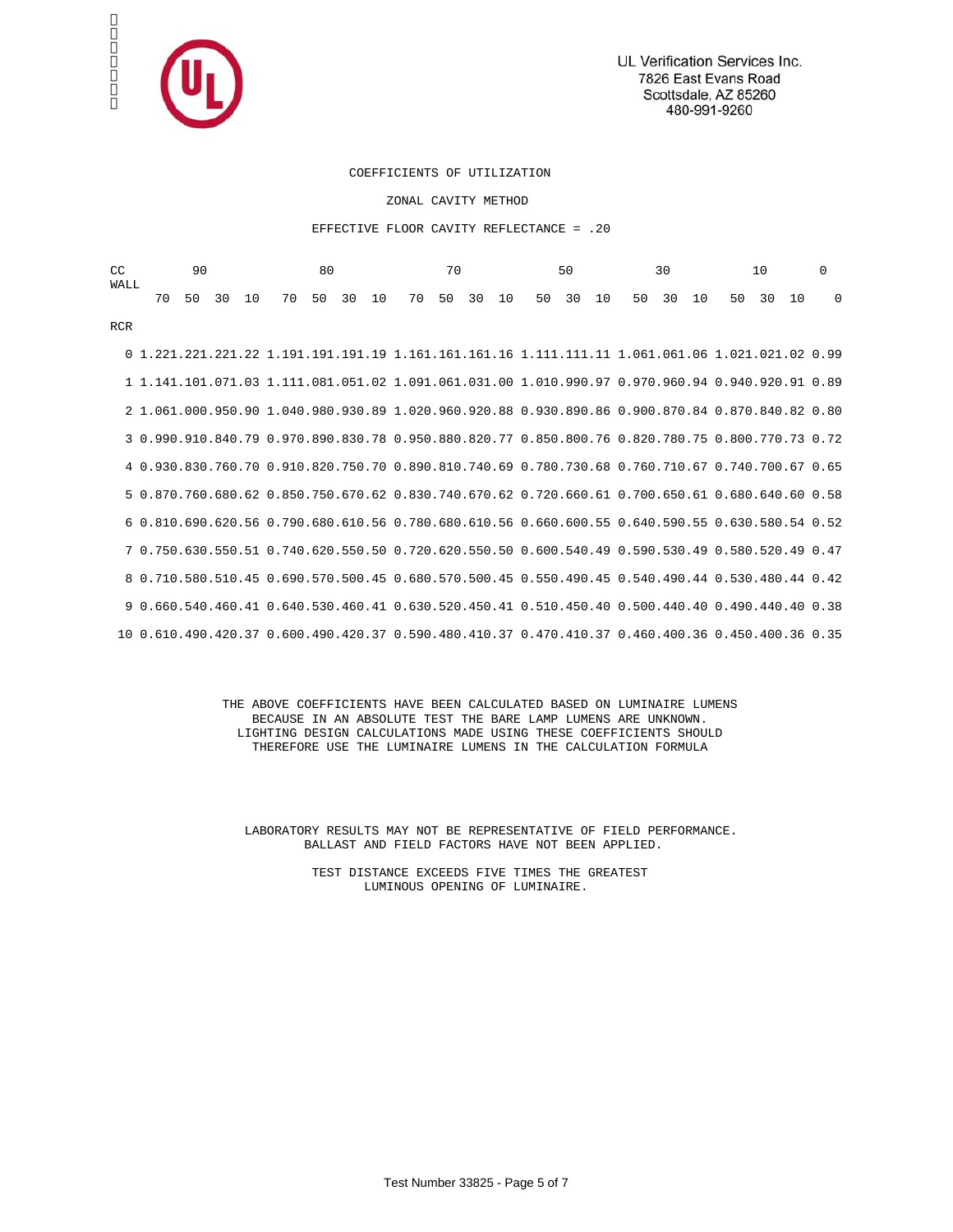

| RATIOS<br>$-3.00$<br>+ + + + + + + + + + + +<br>$+$ $-$<br>$+$ $-$<br>$+$<br>002. 002. 002. 003. 003. 004. 006. 007. 000. 010. 010. 023. 029. 050. 040. 041.<br>$-2.50$<br>+ + + + + + + + + + + + +<br>$+$<br>$+$<br>.001. 002. 003. 004. 005. 007. 010. 010. 010. 010. 027. 039. 050. 070. 081.<br>+ + + + + + + + + + + + + + +<br>0.19 0.18 0.14 0.10 .068 .044 .028 .018 .012 .008. 006 .004 0.18 0.18 0.14 0.10<br>+ + + + + + + + + + + + +<br>$+$ $-$<br>0.68 0.58 0.37 0.21 0.12 .072 .041 .025 .016 .011 .007 .005 .004 .003 0.68<br>$-1.00$<br>+ + + + + + + + + + + + + + +<br>2.0 1.7 0.90 0.58 0.25 0.12 .064 .036 .021 .013 .009 .006 .004 .003 .002<br>$-0.50$<br>$+$<br>$+$ $-$<br>+ + + + + + + + +<br>$+$ $-$<br>$+$ $-$<br>$+$<br>$+$<br>17. 12. 4.7 1.5 0.51 0.20 .096 .049 .027 .016 .010 .007 .004 .003 .002<br>HOUSE<br>$\Box$<br>CURB LINE<br>STREET 32. 20. 7.4 2.3 0.78 0.29 0.12 .061 .032 .018 .011 .007 .005 .003 .002<br>0.50<br>$+$ $+$ $+$ $+$<br>$+$<br>$+$ $+$ $+$<br>$+$ $-$<br>$+$ $+$<br>$+$<br>$+$<br>$+$<br>$+$<br>20. 13. 5.2 1.7 0.56 0.22 .100 .050 .028 .016 .010 .007 .005 .003 .002<br>1.00<br>$+$ $+$<br>+ + + + + + +<br>$+$ $-$<br>$+$<br>$+$<br>$+$<br>$+$<br>2.00. 003. 004. 004. 004. 0.00. 0.02. 0.03. 0.03. 0.03. 0.02. 0.04. 0.00. 0.00. 0.00. 0.00. 0.00. 0.00. 0.00. 0.00. 0.00. 0.00. 0.00. 0.00. 0.00. 0.00. 0.00. 0.00. 0.00. 0.00. 0.00. 0.00. 0.00. 0.00. 0.00. 0.00. 0.00. 0.00.<br>1.50<br>$+$<br>$+$ $+$ $+$<br>$+$ $-$<br>$+$ $-$<br>$+$ $-$<br>$+$<br>$+$ $-$<br>$+$<br>$+$<br>$+$<br>$+$<br>$+$<br>2.00<br>+ + + + + + + + + + +<br>$+$ $-$<br>$+$ $-$<br>$+$ $-$<br>0.24 0.23 0.17 0.11 .077 .049 .031 .020 .013 .009 .007. 005 .003 0.24 0.23 0.17 0.11<br>2.50<br>$+$ $-$<br>$+$<br>$+$ $-$<br>$+$ $+$<br>$+$<br>$+$<br>$+$<br>$+$<br>$+$<br>$+$<br>$+$<br>$+$<br>$+$ $-$<br>$+$<br>002. 002. 003. 003. 004. 006. 008. 010. 150. 120. 030. 043. 050. 050. 094. 094.<br>3.00<br>$+$<br>$+$ $-$<br>$+$ $+$<br>$+$ $-$<br>$+$ $+$ $+$<br>$+$ $-$<br>$+$<br>002. 002. 003. 004. 005. 006. 006. 001. 011. 010. 020. 026. 039. 039. 046.<br>3.50<br>$+$ $-$<br>$+$ $-$<br>+ + + + + + + + + + + + +<br>4.00<br>.<br>4.50<br>$+$ $+$<br>$+$<br>+ + + + + + + +<br>$+$<br>$+$<br>$+$<br>5.00<br>.<br>$+$ $+$ $+$<br>$+$<br>$\Box$<br>0.0 0.5 1.0 1.5 2.0 2.5 3.0 3.5 4.0 4.5 5.0 5.5 6.0 6.5 7.0 | $***$<br>LATERAL |  |  | ILLUMINANCE (FOOTCANDLE) TABLE FOR SINGLE LUMINAIRE AT 3.0 FT. ** |  |  |  |  |     |
|-----------------------------------------------------------------------------------------------------------------------------------------------------------------------------------------------------------------------------------------------------------------------------------------------------------------------------------------------------------------------------------------------------------------------------------------------------------------------------------------------------------------------------------------------------------------------------------------------------------------------------------------------------------------------------------------------------------------------------------------------------------------------------------------------------------------------------------------------------------------------------------------------------------------------------------------------------------------------------------------------------------------------------------------------------------------------------------------------------------------------------------------------------------------------------------------------------------------------------------------------------------------------------------------------------------------------------------------------------------------------------------------------------------------------------------------------------------------------------------------------------------------------------------------------------------------------------------------------------------------------------------------------------------------------------------------------------------------------------------------------------------------------------------------------------------------------------------------------------------------------------------------------------------------------------------------------------------------------------------------------------------------------------------------------------------------------------------------------------------------------------------------------------------------------------------------------------------------------------------------------------------------------------------------------------------------------------------------------------------------|------------------|--|--|-------------------------------------------------------------------|--|--|--|--|-----|
|                                                                                                                                                                                                                                                                                                                                                                                                                                                                                                                                                                                                                                                                                                                                                                                                                                                                                                                                                                                                                                                                                                                                                                                                                                                                                                                                                                                                                                                                                                                                                                                                                                                                                                                                                                                                                                                                                                                                                                                                                                                                                                                                                                                                                                                                                                                                                                 |                  |  |  |                                                                   |  |  |  |  |     |
|                                                                                                                                                                                                                                                                                                                                                                                                                                                                                                                                                                                                                                                                                                                                                                                                                                                                                                                                                                                                                                                                                                                                                                                                                                                                                                                                                                                                                                                                                                                                                                                                                                                                                                                                                                                                                                                                                                                                                                                                                                                                                                                                                                                                                                                                                                                                                                 |                  |  |  |                                                                   |  |  |  |  |     |
|                                                                                                                                                                                                                                                                                                                                                                                                                                                                                                                                                                                                                                                                                                                                                                                                                                                                                                                                                                                                                                                                                                                                                                                                                                                                                                                                                                                                                                                                                                                                                                                                                                                                                                                                                                                                                                                                                                                                                                                                                                                                                                                                                                                                                                                                                                                                                                 |                  |  |  |                                                                   |  |  |  |  |     |
|                                                                                                                                                                                                                                                                                                                                                                                                                                                                                                                                                                                                                                                                                                                                                                                                                                                                                                                                                                                                                                                                                                                                                                                                                                                                                                                                                                                                                                                                                                                                                                                                                                                                                                                                                                                                                                                                                                                                                                                                                                                                                                                                                                                                                                                                                                                                                                 |                  |  |  |                                                                   |  |  |  |  |     |
|                                                                                                                                                                                                                                                                                                                                                                                                                                                                                                                                                                                                                                                                                                                                                                                                                                                                                                                                                                                                                                                                                                                                                                                                                                                                                                                                                                                                                                                                                                                                                                                                                                                                                                                                                                                                                                                                                                                                                                                                                                                                                                                                                                                                                                                                                                                                                                 |                  |  |  |                                                                   |  |  |  |  |     |
|                                                                                                                                                                                                                                                                                                                                                                                                                                                                                                                                                                                                                                                                                                                                                                                                                                                                                                                                                                                                                                                                                                                                                                                                                                                                                                                                                                                                                                                                                                                                                                                                                                                                                                                                                                                                                                                                                                                                                                                                                                                                                                                                                                                                                                                                                                                                                                 |                  |  |  |                                                                   |  |  |  |  |     |
|                                                                                                                                                                                                                                                                                                                                                                                                                                                                                                                                                                                                                                                                                                                                                                                                                                                                                                                                                                                                                                                                                                                                                                                                                                                                                                                                                                                                                                                                                                                                                                                                                                                                                                                                                                                                                                                                                                                                                                                                                                                                                                                                                                                                                                                                                                                                                                 |                  |  |  |                                                                   |  |  |  |  |     |
|                                                                                                                                                                                                                                                                                                                                                                                                                                                                                                                                                                                                                                                                                                                                                                                                                                                                                                                                                                                                                                                                                                                                                                                                                                                                                                                                                                                                                                                                                                                                                                                                                                                                                                                                                                                                                                                                                                                                                                                                                                                                                                                                                                                                                                                                                                                                                                 |                  |  |  |                                                                   |  |  |  |  |     |
|                                                                                                                                                                                                                                                                                                                                                                                                                                                                                                                                                                                                                                                                                                                                                                                                                                                                                                                                                                                                                                                                                                                                                                                                                                                                                                                                                                                                                                                                                                                                                                                                                                                                                                                                                                                                                                                                                                                                                                                                                                                                                                                                                                                                                                                                                                                                                                 | $-2.00$          |  |  |                                                                   |  |  |  |  |     |
|                                                                                                                                                                                                                                                                                                                                                                                                                                                                                                                                                                                                                                                                                                                                                                                                                                                                                                                                                                                                                                                                                                                                                                                                                                                                                                                                                                                                                                                                                                                                                                                                                                                                                                                                                                                                                                                                                                                                                                                                                                                                                                                                                                                                                                                                                                                                                                 |                  |  |  |                                                                   |  |  |  |  |     |
|                                                                                                                                                                                                                                                                                                                                                                                                                                                                                                                                                                                                                                                                                                                                                                                                                                                                                                                                                                                                                                                                                                                                                                                                                                                                                                                                                                                                                                                                                                                                                                                                                                                                                                                                                                                                                                                                                                                                                                                                                                                                                                                                                                                                                                                                                                                                                                 |                  |  |  |                                                                   |  |  |  |  |     |
|                                                                                                                                                                                                                                                                                                                                                                                                                                                                                                                                                                                                                                                                                                                                                                                                                                                                                                                                                                                                                                                                                                                                                                                                                                                                                                                                                                                                                                                                                                                                                                                                                                                                                                                                                                                                                                                                                                                                                                                                                                                                                                                                                                                                                                                                                                                                                                 | $-1.50$          |  |  |                                                                   |  |  |  |  | $+$ |
|                                                                                                                                                                                                                                                                                                                                                                                                                                                                                                                                                                                                                                                                                                                                                                                                                                                                                                                                                                                                                                                                                                                                                                                                                                                                                                                                                                                                                                                                                                                                                                                                                                                                                                                                                                                                                                                                                                                                                                                                                                                                                                                                                                                                                                                                                                                                                                 |                  |  |  |                                                                   |  |  |  |  |     |
|                                                                                                                                                                                                                                                                                                                                                                                                                                                                                                                                                                                                                                                                                                                                                                                                                                                                                                                                                                                                                                                                                                                                                                                                                                                                                                                                                                                                                                                                                                                                                                                                                                                                                                                                                                                                                                                                                                                                                                                                                                                                                                                                                                                                                                                                                                                                                                 |                  |  |  |                                                                   |  |  |  |  |     |
|                                                                                                                                                                                                                                                                                                                                                                                                                                                                                                                                                                                                                                                                                                                                                                                                                                                                                                                                                                                                                                                                                                                                                                                                                                                                                                                                                                                                                                                                                                                                                                                                                                                                                                                                                                                                                                                                                                                                                                                                                                                                                                                                                                                                                                                                                                                                                                 |                  |  |  |                                                                   |  |  |  |  |     |
|                                                                                                                                                                                                                                                                                                                                                                                                                                                                                                                                                                                                                                                                                                                                                                                                                                                                                                                                                                                                                                                                                                                                                                                                                                                                                                                                                                                                                                                                                                                                                                                                                                                                                                                                                                                                                                                                                                                                                                                                                                                                                                                                                                                                                                                                                                                                                                 |                  |  |  |                                                                   |  |  |  |  |     |
|                                                                                                                                                                                                                                                                                                                                                                                                                                                                                                                                                                                                                                                                                                                                                                                                                                                                                                                                                                                                                                                                                                                                                                                                                                                                                                                                                                                                                                                                                                                                                                                                                                                                                                                                                                                                                                                                                                                                                                                                                                                                                                                                                                                                                                                                                                                                                                 |                  |  |  |                                                                   |  |  |  |  |     |
|                                                                                                                                                                                                                                                                                                                                                                                                                                                                                                                                                                                                                                                                                                                                                                                                                                                                                                                                                                                                                                                                                                                                                                                                                                                                                                                                                                                                                                                                                                                                                                                                                                                                                                                                                                                                                                                                                                                                                                                                                                                                                                                                                                                                                                                                                                                                                                 |                  |  |  |                                                                   |  |  |  |  |     |
|                                                                                                                                                                                                                                                                                                                                                                                                                                                                                                                                                                                                                                                                                                                                                                                                                                                                                                                                                                                                                                                                                                                                                                                                                                                                                                                                                                                                                                                                                                                                                                                                                                                                                                                                                                                                                                                                                                                                                                                                                                                                                                                                                                                                                                                                                                                                                                 |                  |  |  |                                                                   |  |  |  |  |     |
|                                                                                                                                                                                                                                                                                                                                                                                                                                                                                                                                                                                                                                                                                                                                                                                                                                                                                                                                                                                                                                                                                                                                                                                                                                                                                                                                                                                                                                                                                                                                                                                                                                                                                                                                                                                                                                                                                                                                                                                                                                                                                                                                                                                                                                                                                                                                                                 |                  |  |  |                                                                   |  |  |  |  |     |
|                                                                                                                                                                                                                                                                                                                                                                                                                                                                                                                                                                                                                                                                                                                                                                                                                                                                                                                                                                                                                                                                                                                                                                                                                                                                                                                                                                                                                                                                                                                                                                                                                                                                                                                                                                                                                                                                                                                                                                                                                                                                                                                                                                                                                                                                                                                                                                 |                  |  |  |                                                                   |  |  |  |  |     |
|                                                                                                                                                                                                                                                                                                                                                                                                                                                                                                                                                                                                                                                                                                                                                                                                                                                                                                                                                                                                                                                                                                                                                                                                                                                                                                                                                                                                                                                                                                                                                                                                                                                                                                                                                                                                                                                                                                                                                                                                                                                                                                                                                                                                                                                                                                                                                                 |                  |  |  |                                                                   |  |  |  |  |     |
|                                                                                                                                                                                                                                                                                                                                                                                                                                                                                                                                                                                                                                                                                                                                                                                                                                                                                                                                                                                                                                                                                                                                                                                                                                                                                                                                                                                                                                                                                                                                                                                                                                                                                                                                                                                                                                                                                                                                                                                                                                                                                                                                                                                                                                                                                                                                                                 |                  |  |  |                                                                   |  |  |  |  |     |
|                                                                                                                                                                                                                                                                                                                                                                                                                                                                                                                                                                                                                                                                                                                                                                                                                                                                                                                                                                                                                                                                                                                                                                                                                                                                                                                                                                                                                                                                                                                                                                                                                                                                                                                                                                                                                                                                                                                                                                                                                                                                                                                                                                                                                                                                                                                                                                 |                  |  |  |                                                                   |  |  |  |  |     |
|                                                                                                                                                                                                                                                                                                                                                                                                                                                                                                                                                                                                                                                                                                                                                                                                                                                                                                                                                                                                                                                                                                                                                                                                                                                                                                                                                                                                                                                                                                                                                                                                                                                                                                                                                                                                                                                                                                                                                                                                                                                                                                                                                                                                                                                                                                                                                                 |                  |  |  |                                                                   |  |  |  |  |     |
|                                                                                                                                                                                                                                                                                                                                                                                                                                                                                                                                                                                                                                                                                                                                                                                                                                                                                                                                                                                                                                                                                                                                                                                                                                                                                                                                                                                                                                                                                                                                                                                                                                                                                                                                                                                                                                                                                                                                                                                                                                                                                                                                                                                                                                                                                                                                                                 |                  |  |  |                                                                   |  |  |  |  |     |
|                                                                                                                                                                                                                                                                                                                                                                                                                                                                                                                                                                                                                                                                                                                                                                                                                                                                                                                                                                                                                                                                                                                                                                                                                                                                                                                                                                                                                                                                                                                                                                                                                                                                                                                                                                                                                                                                                                                                                                                                                                                                                                                                                                                                                                                                                                                                                                 |                  |  |  |                                                                   |  |  |  |  |     |
|                                                                                                                                                                                                                                                                                                                                                                                                                                                                                                                                                                                                                                                                                                                                                                                                                                                                                                                                                                                                                                                                                                                                                                                                                                                                                                                                                                                                                                                                                                                                                                                                                                                                                                                                                                                                                                                                                                                                                                                                                                                                                                                                                                                                                                                                                                                                                                 |                  |  |  |                                                                   |  |  |  |  | $+$ |
|                                                                                                                                                                                                                                                                                                                                                                                                                                                                                                                                                                                                                                                                                                                                                                                                                                                                                                                                                                                                                                                                                                                                                                                                                                                                                                                                                                                                                                                                                                                                                                                                                                                                                                                                                                                                                                                                                                                                                                                                                                                                                                                                                                                                                                                                                                                                                                 |                  |  |  |                                                                   |  |  |  |  |     |
|                                                                                                                                                                                                                                                                                                                                                                                                                                                                                                                                                                                                                                                                                                                                                                                                                                                                                                                                                                                                                                                                                                                                                                                                                                                                                                                                                                                                                                                                                                                                                                                                                                                                                                                                                                                                                                                                                                                                                                                                                                                                                                                                                                                                                                                                                                                                                                 |                  |  |  |                                                                   |  |  |  |  |     |
|                                                                                                                                                                                                                                                                                                                                                                                                                                                                                                                                                                                                                                                                                                                                                                                                                                                                                                                                                                                                                                                                                                                                                                                                                                                                                                                                                                                                                                                                                                                                                                                                                                                                                                                                                                                                                                                                                                                                                                                                                                                                                                                                                                                                                                                                                                                                                                 |                  |  |  |                                                                   |  |  |  |  | $+$ |
|                                                                                                                                                                                                                                                                                                                                                                                                                                                                                                                                                                                                                                                                                                                                                                                                                                                                                                                                                                                                                                                                                                                                                                                                                                                                                                                                                                                                                                                                                                                                                                                                                                                                                                                                                                                                                                                                                                                                                                                                                                                                                                                                                                                                                                                                                                                                                                 |                  |  |  |                                                                   |  |  |  |  |     |
|                                                                                                                                                                                                                                                                                                                                                                                                                                                                                                                                                                                                                                                                                                                                                                                                                                                                                                                                                                                                                                                                                                                                                                                                                                                                                                                                                                                                                                                                                                                                                                                                                                                                                                                                                                                                                                                                                                                                                                                                                                                                                                                                                                                                                                                                                                                                                                 |                  |  |  |                                                                   |  |  |  |  |     |
|                                                                                                                                                                                                                                                                                                                                                                                                                                                                                                                                                                                                                                                                                                                                                                                                                                                                                                                                                                                                                                                                                                                                                                                                                                                                                                                                                                                                                                                                                                                                                                                                                                                                                                                                                                                                                                                                                                                                                                                                                                                                                                                                                                                                                                                                                                                                                                 |                  |  |  |                                                                   |  |  |  |  | $+$ |
|                                                                                                                                                                                                                                                                                                                                                                                                                                                                                                                                                                                                                                                                                                                                                                                                                                                                                                                                                                                                                                                                                                                                                                                                                                                                                                                                                                                                                                                                                                                                                                                                                                                                                                                                                                                                                                                                                                                                                                                                                                                                                                                                                                                                                                                                                                                                                                 |                  |  |  |                                                                   |  |  |  |  |     |
|                                                                                                                                                                                                                                                                                                                                                                                                                                                                                                                                                                                                                                                                                                                                                                                                                                                                                                                                                                                                                                                                                                                                                                                                                                                                                                                                                                                                                                                                                                                                                                                                                                                                                                                                                                                                                                                                                                                                                                                                                                                                                                                                                                                                                                                                                                                                                                 |                  |  |  |                                                                   |  |  |  |  |     |
|                                                                                                                                                                                                                                                                                                                                                                                                                                                                                                                                                                                                                                                                                                                                                                                                                                                                                                                                                                                                                                                                                                                                                                                                                                                                                                                                                                                                                                                                                                                                                                                                                                                                                                                                                                                                                                                                                                                                                                                                                                                                                                                                                                                                                                                                                                                                                                 |                  |  |  |                                                                   |  |  |  |  |     |
|                                                                                                                                                                                                                                                                                                                                                                                                                                                                                                                                                                                                                                                                                                                                                                                                                                                                                                                                                                                                                                                                                                                                                                                                                                                                                                                                                                                                                                                                                                                                                                                                                                                                                                                                                                                                                                                                                                                                                                                                                                                                                                                                                                                                                                                                                                                                                                 |                  |  |  |                                                                   |  |  |  |  |     |
|                                                                                                                                                                                                                                                                                                                                                                                                                                                                                                                                                                                                                                                                                                                                                                                                                                                                                                                                                                                                                                                                                                                                                                                                                                                                                                                                                                                                                                                                                                                                                                                                                                                                                                                                                                                                                                                                                                                                                                                                                                                                                                                                                                                                                                                                                                                                                                 |                  |  |  |                                                                   |  |  |  |  |     |
|                                                                                                                                                                                                                                                                                                                                                                                                                                                                                                                                                                                                                                                                                                                                                                                                                                                                                                                                                                                                                                                                                                                                                                                                                                                                                                                                                                                                                                                                                                                                                                                                                                                                                                                                                                                                                                                                                                                                                                                                                                                                                                                                                                                                                                                                                                                                                                 |                  |  |  |                                                                   |  |  |  |  |     |
|                                                                                                                                                                                                                                                                                                                                                                                                                                                                                                                                                                                                                                                                                                                                                                                                                                                                                                                                                                                                                                                                                                                                                                                                                                                                                                                                                                                                                                                                                                                                                                                                                                                                                                                                                                                                                                                                                                                                                                                                                                                                                                                                                                                                                                                                                                                                                                 |                  |  |  |                                                                   |  |  |  |  |     |
|                                                                                                                                                                                                                                                                                                                                                                                                                                                                                                                                                                                                                                                                                                                                                                                                                                                                                                                                                                                                                                                                                                                                                                                                                                                                                                                                                                                                                                                                                                                                                                                                                                                                                                                                                                                                                                                                                                                                                                                                                                                                                                                                                                                                                                                                                                                                                                 |                  |  |  |                                                                   |  |  |  |  |     |
|                                                                                                                                                                                                                                                                                                                                                                                                                                                                                                                                                                                                                                                                                                                                                                                                                                                                                                                                                                                                                                                                                                                                                                                                                                                                                                                                                                                                                                                                                                                                                                                                                                                                                                                                                                                                                                                                                                                                                                                                                                                                                                                                                                                                                                                                                                                                                                 |                  |  |  |                                                                   |  |  |  |  |     |
|                                                                                                                                                                                                                                                                                                                                                                                                                                                                                                                                                                                                                                                                                                                                                                                                                                                                                                                                                                                                                                                                                                                                                                                                                                                                                                                                                                                                                                                                                                                                                                                                                                                                                                                                                                                                                                                                                                                                                                                                                                                                                                                                                                                                                                                                                                                                                                 |                  |  |  |                                                                   |  |  |  |  |     |
|                                                                                                                                                                                                                                                                                                                                                                                                                                                                                                                                                                                                                                                                                                                                                                                                                                                                                                                                                                                                                                                                                                                                                                                                                                                                                                                                                                                                                                                                                                                                                                                                                                                                                                                                                                                                                                                                                                                                                                                                                                                                                                                                                                                                                                                                                                                                                                 |                  |  |  |                                                                   |  |  |  |  |     |
|                                                                                                                                                                                                                                                                                                                                                                                                                                                                                                                                                                                                                                                                                                                                                                                                                                                                                                                                                                                                                                                                                                                                                                                                                                                                                                                                                                                                                                                                                                                                                                                                                                                                                                                                                                                                                                                                                                                                                                                                                                                                                                                                                                                                                                                                                                                                                                 |                  |  |  |                                                                   |  |  |  |  |     |
|                                                                                                                                                                                                                                                                                                                                                                                                                                                                                                                                                                                                                                                                                                                                                                                                                                                                                                                                                                                                                                                                                                                                                                                                                                                                                                                                                                                                                                                                                                                                                                                                                                                                                                                                                                                                                                                                                                                                                                                                                                                                                                                                                                                                                                                                                                                                                                 |                  |  |  |                                                                   |  |  |  |  |     |
|                                                                                                                                                                                                                                                                                                                                                                                                                                                                                                                                                                                                                                                                                                                                                                                                                                                                                                                                                                                                                                                                                                                                                                                                                                                                                                                                                                                                                                                                                                                                                                                                                                                                                                                                                                                                                                                                                                                                                                                                                                                                                                                                                                                                                                                                                                                                                                 |                  |  |  |                                                                   |  |  |  |  |     |
|                                                                                                                                                                                                                                                                                                                                                                                                                                                                                                                                                                                                                                                                                                                                                                                                                                                                                                                                                                                                                                                                                                                                                                                                                                                                                                                                                                                                                                                                                                                                                                                                                                                                                                                                                                                                                                                                                                                                                                                                                                                                                                                                                                                                                                                                                                                                                                 |                  |  |  |                                                                   |  |  |  |  |     |
|                                                                                                                                                                                                                                                                                                                                                                                                                                                                                                                                                                                                                                                                                                                                                                                                                                                                                                                                                                                                                                                                                                                                                                                                                                                                                                                                                                                                                                                                                                                                                                                                                                                                                                                                                                                                                                                                                                                                                                                                                                                                                                                                                                                                                                                                                                                                                                 |                  |  |  |                                                                   |  |  |  |  |     |
|                                                                                                                                                                                                                                                                                                                                                                                                                                                                                                                                                                                                                                                                                                                                                                                                                                                                                                                                                                                                                                                                                                                                                                                                                                                                                                                                                                                                                                                                                                                                                                                                                                                                                                                                                                                                                                                                                                                                                                                                                                                                                                                                                                                                                                                                                                                                                                 |                  |  |  |                                                                   |  |  |  |  |     |
|                                                                                                                                                                                                                                                                                                                                                                                                                                                                                                                                                                                                                                                                                                                                                                                                                                                                                                                                                                                                                                                                                                                                                                                                                                                                                                                                                                                                                                                                                                                                                                                                                                                                                                                                                                                                                                                                                                                                                                                                                                                                                                                                                                                                                                                                                                                                                                 |                  |  |  |                                                                   |  |  |  |  |     |
|                                                                                                                                                                                                                                                                                                                                                                                                                                                                                                                                                                                                                                                                                                                                                                                                                                                                                                                                                                                                                                                                                                                                                                                                                                                                                                                                                                                                                                                                                                                                                                                                                                                                                                                                                                                                                                                                                                                                                                                                                                                                                                                                                                                                                                                                                                                                                                 |                  |  |  |                                                                   |  |  |  |  |     |
|                                                                                                                                                                                                                                                                                                                                                                                                                                                                                                                                                                                                                                                                                                                                                                                                                                                                                                                                                                                                                                                                                                                                                                                                                                                                                                                                                                                                                                                                                                                                                                                                                                                                                                                                                                                                                                                                                                                                                                                                                                                                                                                                                                                                                                                                                                                                                                 |                  |  |  |                                                                   |  |  |  |  |     |
|                                                                                                                                                                                                                                                                                                                                                                                                                                                                                                                                                                                                                                                                                                                                                                                                                                                                                                                                                                                                                                                                                                                                                                                                                                                                                                                                                                                                                                                                                                                                                                                                                                                                                                                                                                                                                                                                                                                                                                                                                                                                                                                                                                                                                                                                                                                                                                 |                  |  |  |                                                                   |  |  |  |  |     |
|                                                                                                                                                                                                                                                                                                                                                                                                                                                                                                                                                                                                                                                                                                                                                                                                                                                                                                                                                                                                                                                                                                                                                                                                                                                                                                                                                                                                                                                                                                                                                                                                                                                                                                                                                                                                                                                                                                                                                                                                                                                                                                                                                                                                                                                                                                                                                                 |                  |  |  |                                                                   |  |  |  |  |     |
| LONGITUDINAL MOUNTING HEIGHT RATIOS                                                                                                                                                                                                                                                                                                                                                                                                                                                                                                                                                                                                                                                                                                                                                                                                                                                                                                                                                                                                                                                                                                                                                                                                                                                                                                                                                                                                                                                                                                                                                                                                                                                                                                                                                                                                                                                                                                                                                                                                                                                                                                                                                                                                                                                                                                                             |                  |  |  |                                                                   |  |  |  |  |     |

CORRECTION FACTORS FOR OTHER MOUNTING HEIGHTS: SEE ISOFOOTCANDLE PAGE